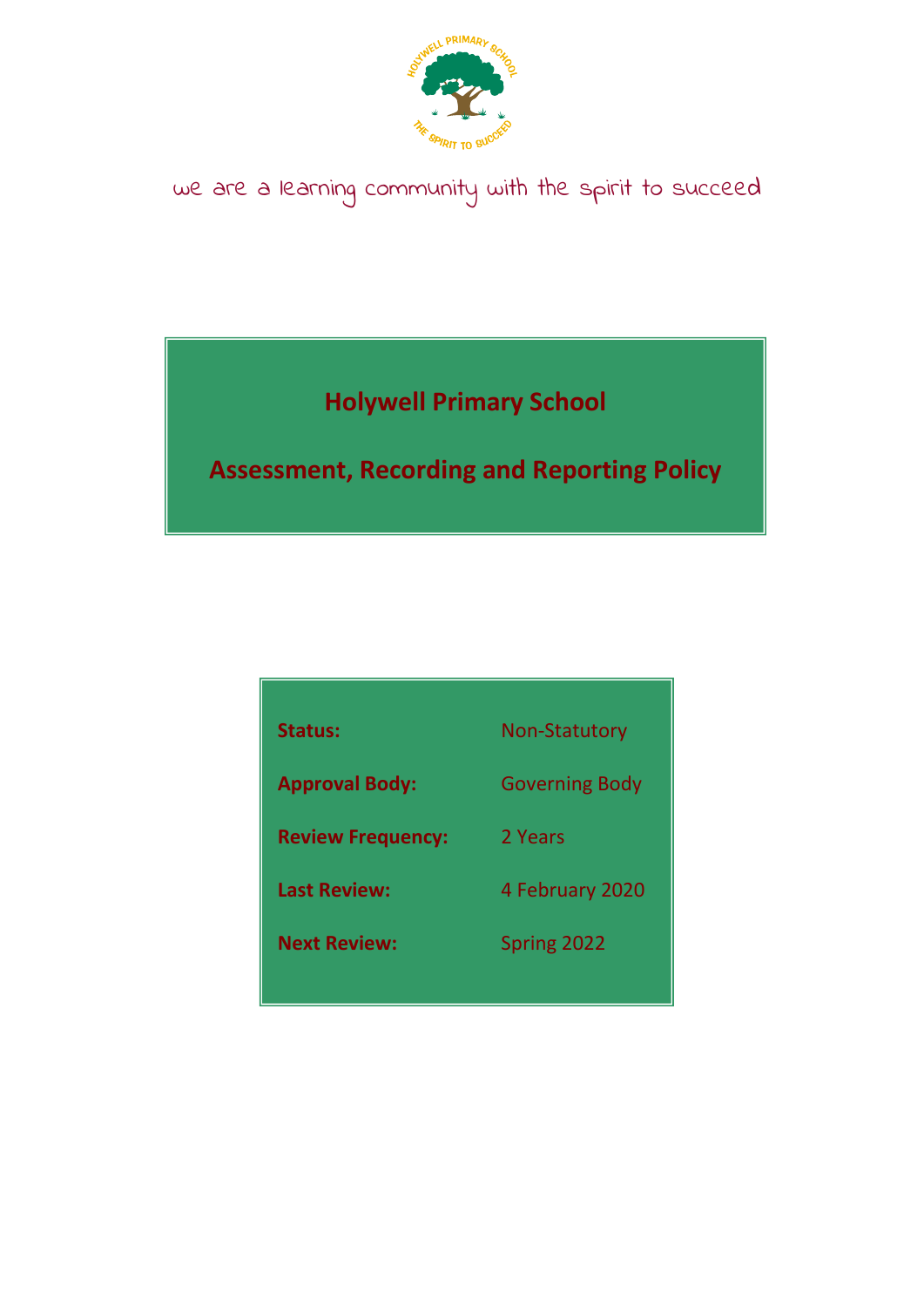

# **Assessment, Recording and Reporting Policy**

# **1. Purpose**

A key aim of the school is that every child will achieve to his or her full potential. We believe that this will be accomplished through a close partnership with parents, pupils taking responsibility for their own learning, and highly motivated, highly skilled staff. The purpose of the assessment policy is to help pupils know what they are doing well and what they need to do to improve. The knowledge gained will be used to inform teaching and to direct learning. It may also be used to put pupils into ability groups.

# **2. Roles and responsibilities**

# 2.1 The **Headteacher** will ensure that:

- pupils will only follow syllabuses or be entered for external examinations approved by the governing body; this includes registered pupils studying in other schools and colleges
- where a subject does not have national standards as a reference then school standards will be provided and standardised assessment will be used to inform teacher assessment of pupil progress
- national tests are administered in accordance with the statutory framework
- all teachers receive training on how to use formative assessment to inform lesson planning – this will include setting learning objectives, observing pupils learning, discussion and questioning, and giving feedback
- marking of pupils' learning complies with the school's marking policy, and is used to motivate pupils and to provide them with specific guidance on what further learning is required
- a database of pupil attainment will be used to track individual progress, but information about individual pupils will only be made available to them or their parents/carers
- all pupils will receive a report for each subject once per year written in accordance with agreed procedures
- parents will be informed regularly about their child's progress and annually about the results obtained in national tests and examinations
- any changes required to this policy in the light of practice and changes in national requirements are reported to the governing body.
- 2.2 The Leader of Assessment will ensure that:
	- assessments are carried out throughout the year, and are compiled in the class assessment folders.
	- staff are provide with information about assessment procedures, including those with and without national standards, so that effective assessments can take place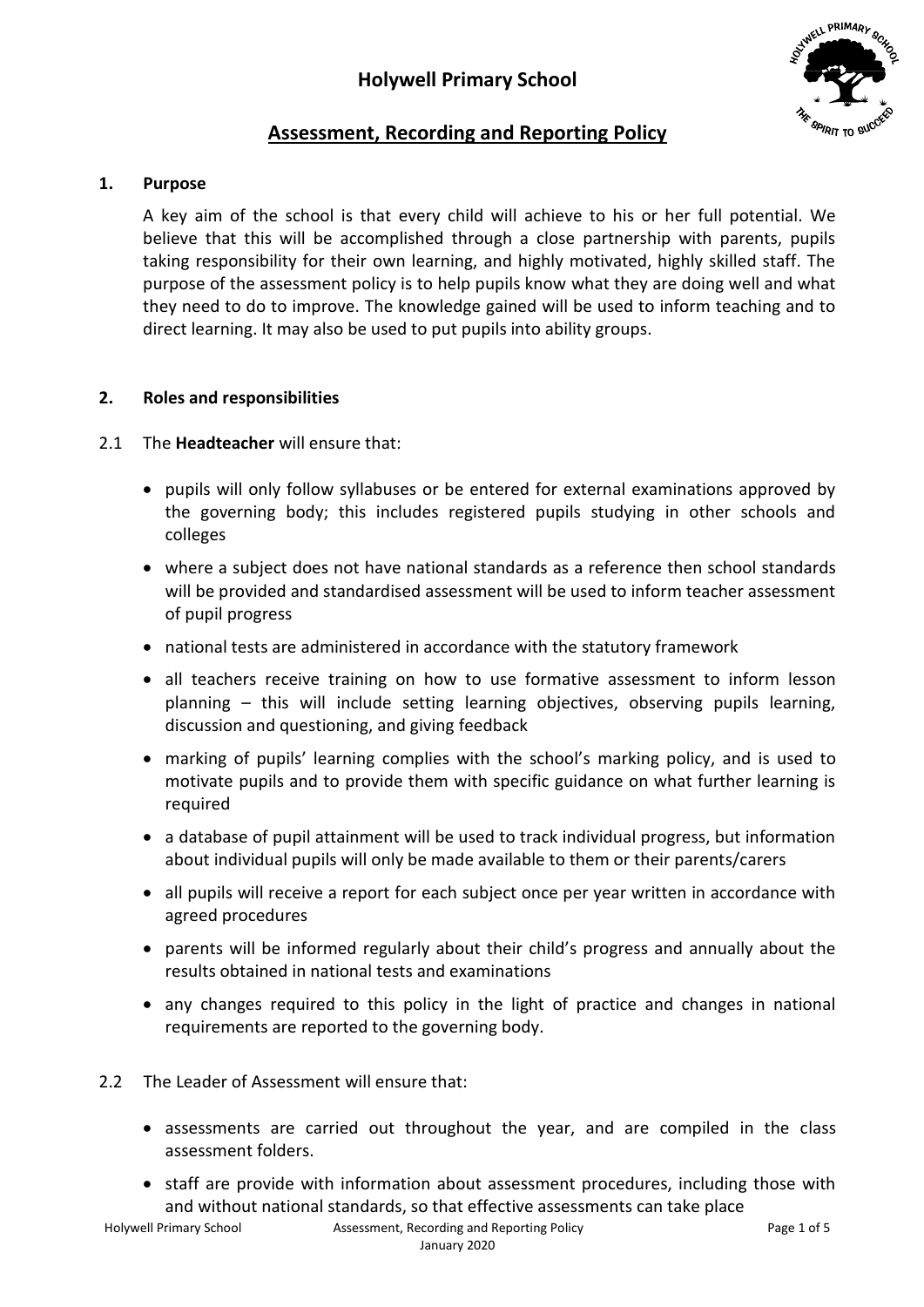- assessment information is collated into cohort files
- targets are set for all pupils across the school each year in addition to the statutory target settings arrangements
- all teachers are provided with training on how to use formative assessment to inform lesson planning – this will include setting learning objectives, observing pupils learning, discussion, questioning and giving feedback
- marking of pupils learning complies with the school's marking and feedback policy, and is used to motivate pupils and to provide them with specific guidance on what further learning is required
- pupil progress meetings with teachers are held at least once a term, discussing in depth each pupil's progress and the data produced for each cohort of pupils
- the attainment of pupils and their individual progress are tracked, ensuring that information about individual pupils will only be made available to them or their parents/ carers
- the use of assessment in the school is promoted as a tool for enhancing teaching and learning
- they keep abreast of new assessment procedures, building them into the school's systems as appropriate
- they help staff co-ordinate pupils into relevant groups or interventions
- they liaise with relevant staff members about the setting of national assessments and the co-ordination of results
- 2.3 All **staff** are expected to ensure that:
	- pupils are actively involved in learning and self-assessment of progress
	- care is taken to ensure that assessment builds pupils' motivation, confidence and selfesteem
	- lessons begin with clear expectations, learning objectives, and success criteria that are shared with pupils. These are reviewed at the end of the lesson or series of lessons
	- each pupil receives feedback about the standards of their work, although this may not always be in writing
	- where work is marked this may show the standards reached against the national expectation if close to the end of a key stage, but it must always show what is required for the pupil to improve and move on to the next stage of learning as set out in the marking and feedback policy.
	- all pupils agree personal attainment targets
	- results of assessment are used to inform further planning and differentiation.
- 2.4 **Pupils** are encouraged to take responsibility for their own learning through:
	- assessing their own work and, where appropriate, the work of other pupils
	- asking for help and advice in improving their work and suggest ways themselves to improve their work.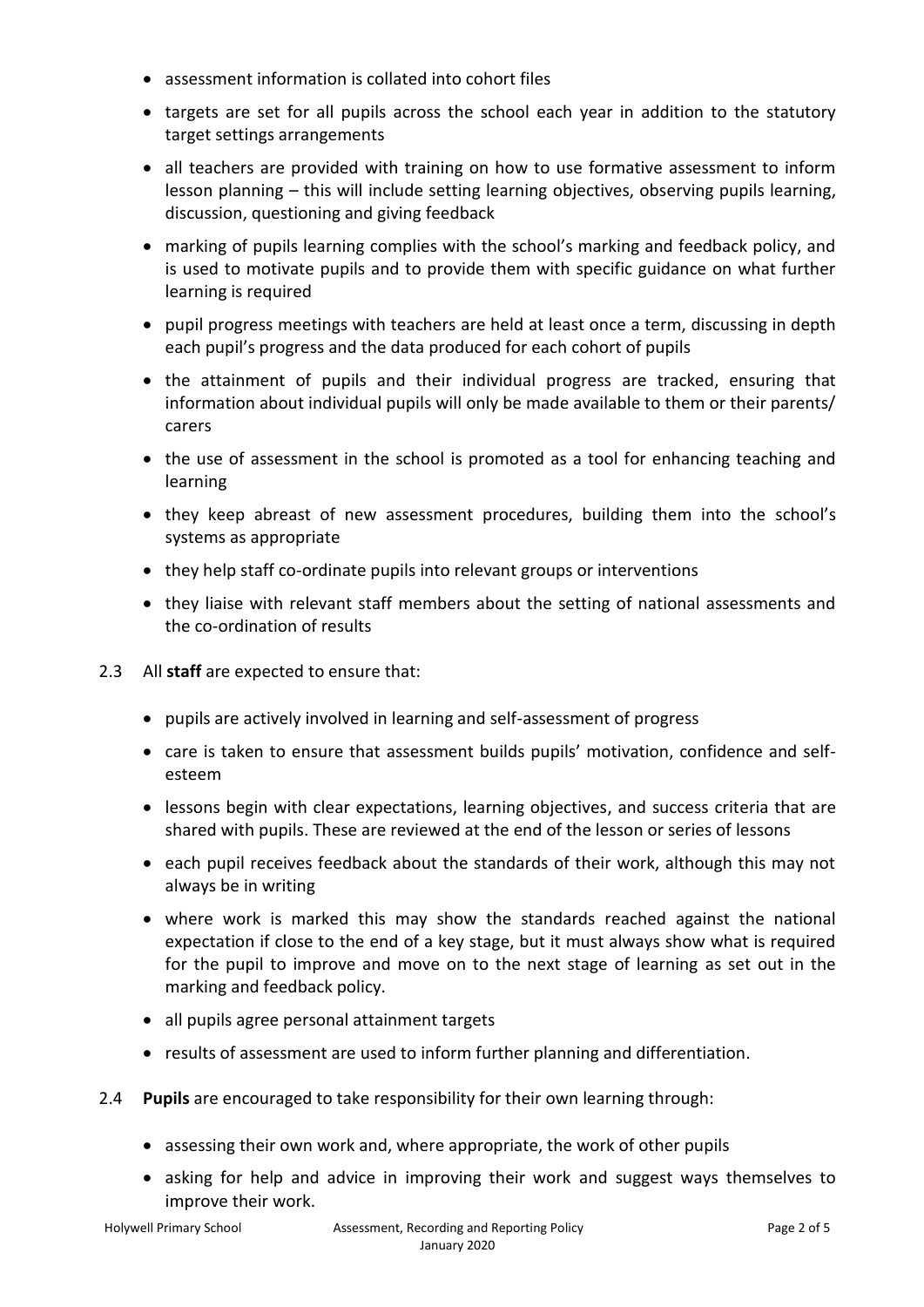# **3. Arrangements for monitoring and evaluation**

- 3.1 Subject leaders will oversee marking and assessment practice within their areas of responsibility. Lesson observation and work sampling will be part of this process. The leadership team and the governing body will evaluate the success of the policy by asking for feedback from pupils, teachers and parents.
- 3.2 The Headteacher will report termly to the Governing Body on:
	- the outcomes of monitoring, and changes in practice that have resulted from them
	- the overall standards achieved in each subject by year group
	- the standards achieved by pupils with SEN and groups considered to be vulnerable
	- the impact of external intervention or support on standards

In addition, the overall standards achieved at the end of each key stage by gender and ethnicity, compared with national and local benchmarks will be reported annually.

#### 3.3 Target-setting

In line with Local Authority and national standards we set targets for each year in our school, submitting statutory targets to the relevant authorities as necessary. We encourage through performance management of staff and regular meetings about assessment, the need to set inspirational and meaningful targets for all pupils across our school.

# 3.4 Reporting to parents/carers

- 3.4.1 Keeping parents/carers informed and consequently involved in their child's learning and progress is key to their success and as a result of this we have developed appropriate robust systems.
- 3.4.2 Each term we offer parents/carers the opportunity to meet their child's teacher. These meetings are structured and teachers fill in a comment sheet before the meeting, which can be shared with the parents/carers.
- 3.4.3 During the summer term we give all parents/carers a written report of their child's progress and achievements during the year. In this report we also identify target areas for the next school year. We provide information on progress and attainment and comment on the core subjects. In the Early Years we comment on the prime areas of learning plus literacy and maths.
- 3.4.4 In reports for pupils in Year 2 and Year 6 we provide details of the levels achieved in the National Curriculum tests (2015 will be the final year that these levels are provided)
- 3.4.5 In Year 1 we report the results of the phonics screening test.
- 3.5.6 In Year 4 we report the results of the new multiplication test.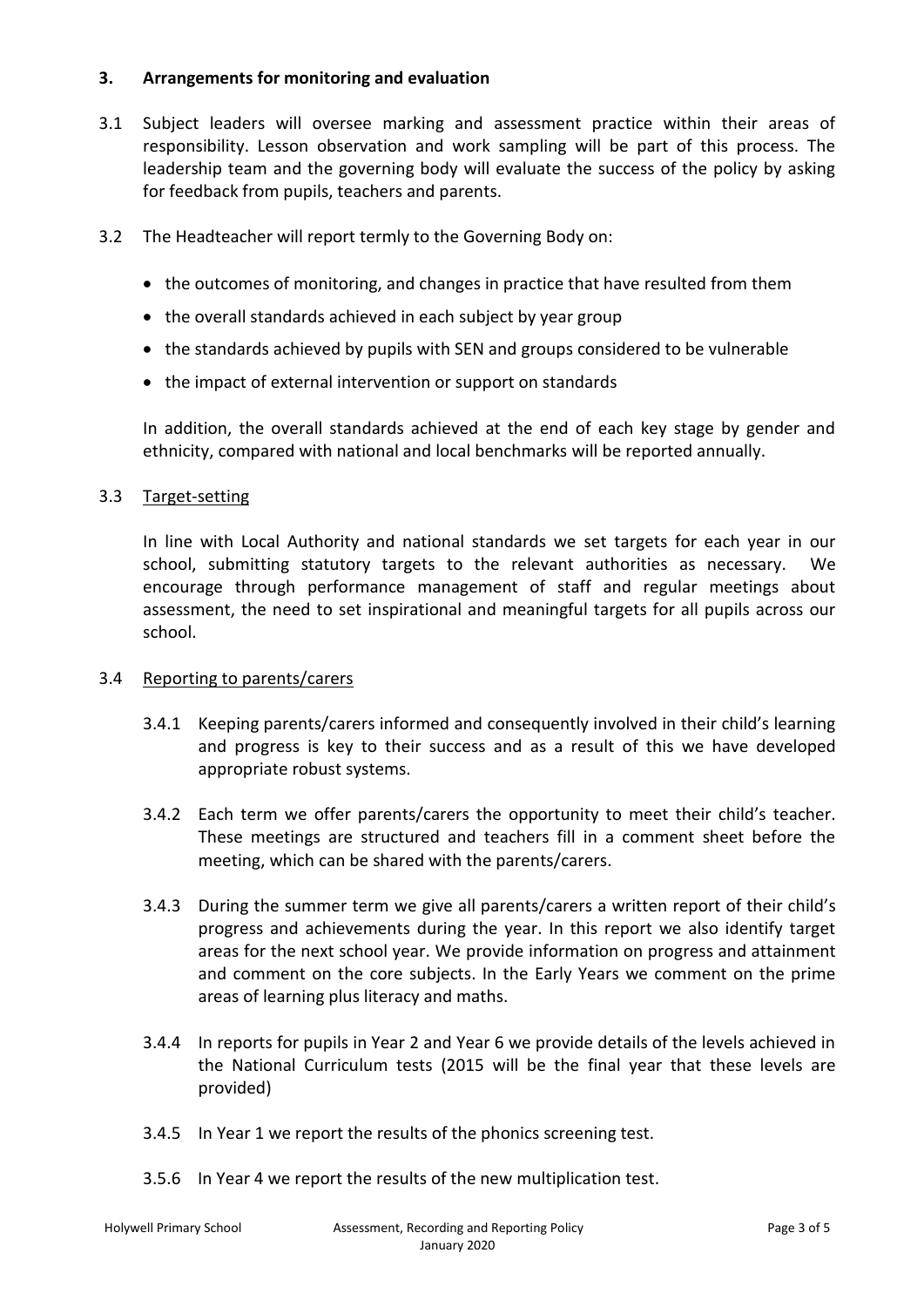- 3.4.7 At the start of each half term we provide parents/carers with a curriculum map, identifying class targets and content to be studied in that term.
- 3.4.8 Parents/carers are given opportunities to speak with staff at the beginning and end of each day, as well as through informal group meetings and more formal discussions in parents' meetings.

#### 3.5 Feedback to pupils

We believe that high quality feedback is an important part of assessment at Holywell Primary, and this policy is complemented by our marking and feedback policy which details how we mark and feedback to pupils.

#### 3.6 Inclusion

- 3.6.1 As a school we are committed to inclusive practice and we actively seek to remove the barriers to learning and participation that can hinder or exclude individuals.
- 3.6.2 We make sure that pupils with special educational needs have the access arrangements that they need in order to perform at their best in all assessments. We also recognise that some pupils with additional needs may not progress as quickly as their peers, but should always receive suitable challenge in their learning.
- 3.6.3 The Equality Policy provides further details about how our inclusive practice is carried out in our school.

# 3.7 Consistency

- 3.7.1 Assessment that is accurate is crucial to the effective teaching and development of pupils. In order to ensure that all our levelling of pupils work is comparable and in line with National Standards we have regular staff INSET on levelling and moderating pupils work. Some of this we complete with other schools.
- 3.7.2 All subject leaders are responsible for ensuring that they provide samples of assessed work so that teachers can benchmark the work that pupils produce. All our teachers have opportunities to share their work so that we have a common understanding of the expectation in each subject.

# 3.8 National Assessment

# 3.8.1 Key Stage 2 Assessment Arrangements

We complete the national key stage tests in English (reading and writing) and Maths and provide teacher assessments for English, Maths, Science and ICT at the end of Year 6. We believe that it is important that pupils are prepared for these examinations and provide opportunities for pupil to gain insight into the examination prior to them sitting the test. As the arrangements vary slightly on an annual basis we follow the guidance set out in the ARA (Assessment Reporting Arrangements) document which is published each autumn.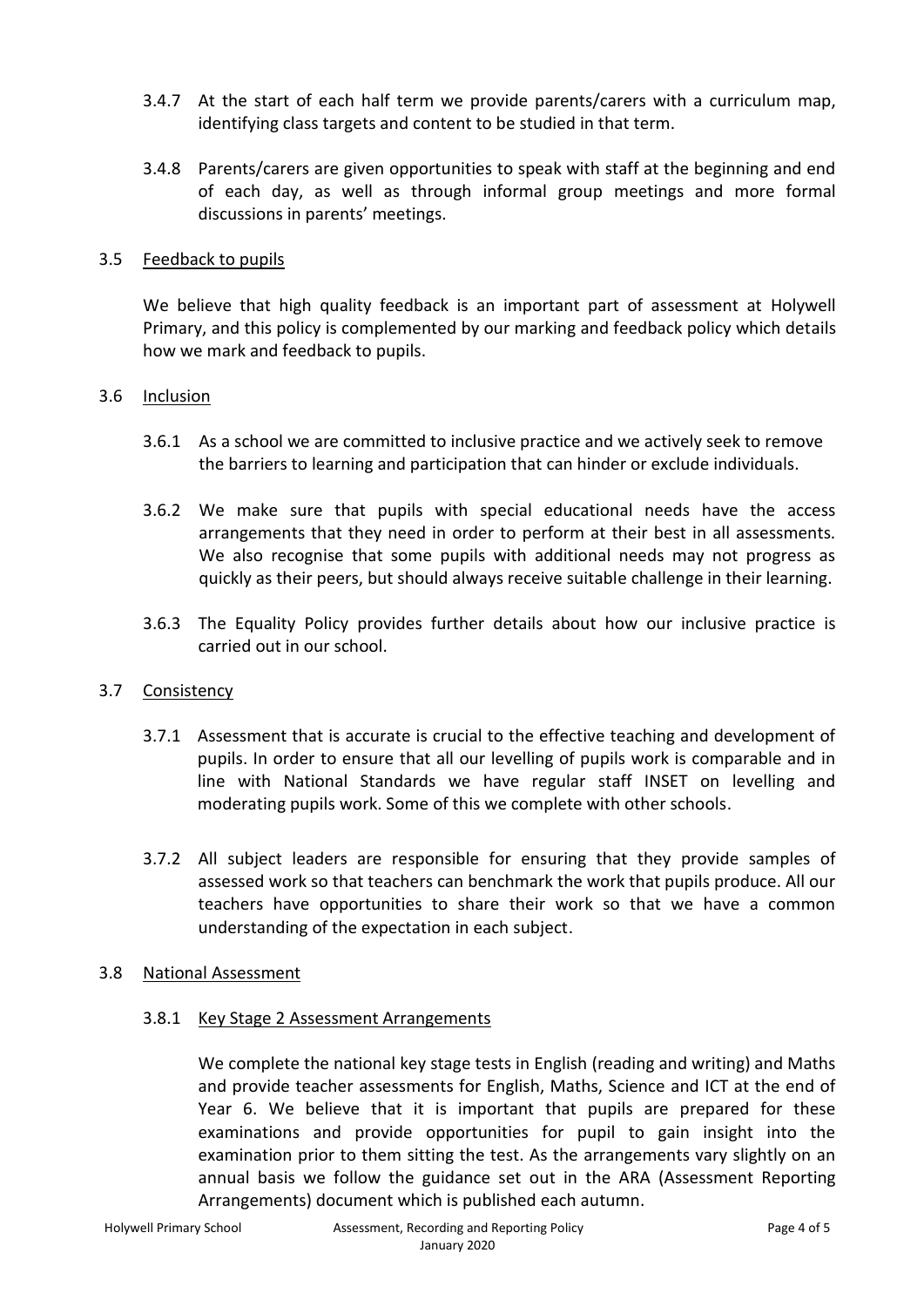In Year 4, pupils take the multiplication screening check. This assessment is conducted online in class and the results are collated by the DfE and reported in ASP.

#### 3.8.2 Key Stage 1 Assessment Arrangements

We complete teacher assessments at the end of Year 2 in English, Maths and Science. These assessments are conducted throughout the year and every care is taken by staff in Year 2 not to stress pupils and these assessments are not timed. As the arrangements for reporting levels vary slightly on an annual basis we follow the guidance set out in the ARA (Assessment Reporting Arrangements) document which is published each autumn. Year 2 results are subject to periodic moderation visits.

At the end of Year 1 pupils take the phonics screening check. This assessment is conducted by their class teacher and the results are sent to the DfE via the Local Authority.

At the end of Year 2 pupils who did not meet the required standard in the Year 1 will be required to resit the phonics test as determined by the DFE.

#### 3.8.3 Foundation Stage Assessment overview

Like Key Stage 1, Foundation Stage Assessments are conducted throughout the entire year. Every care is taken by staff in Reception not to stress pupils and these assessments are based on observations, and evidence gathering. As with Key Stage 1 results, Foundation Stage Assessments are subject to periodic moderation visits. As a school we use development matters to assess in the Foundation Stage.

All end of key stage assessments are reported to the Local Authority and nationally, in accordance to current guidelines.

# 3.9 Equality

In accordance with the Equality Act 2010 we seek to;

- a) **eliminate discrimination**, harassment, victimisation and any other conduct that is prohibited by or under the act
- b) **advance equality of opportunity** between persons who share a relevant protected characteristic and persons who do not share it
- c) **foster good relations** between persons who share a relevant protected characteristic and persons who do not share it

Our Assessment Policy sets out the equality of opportunity for assessment of all pupils within the school.